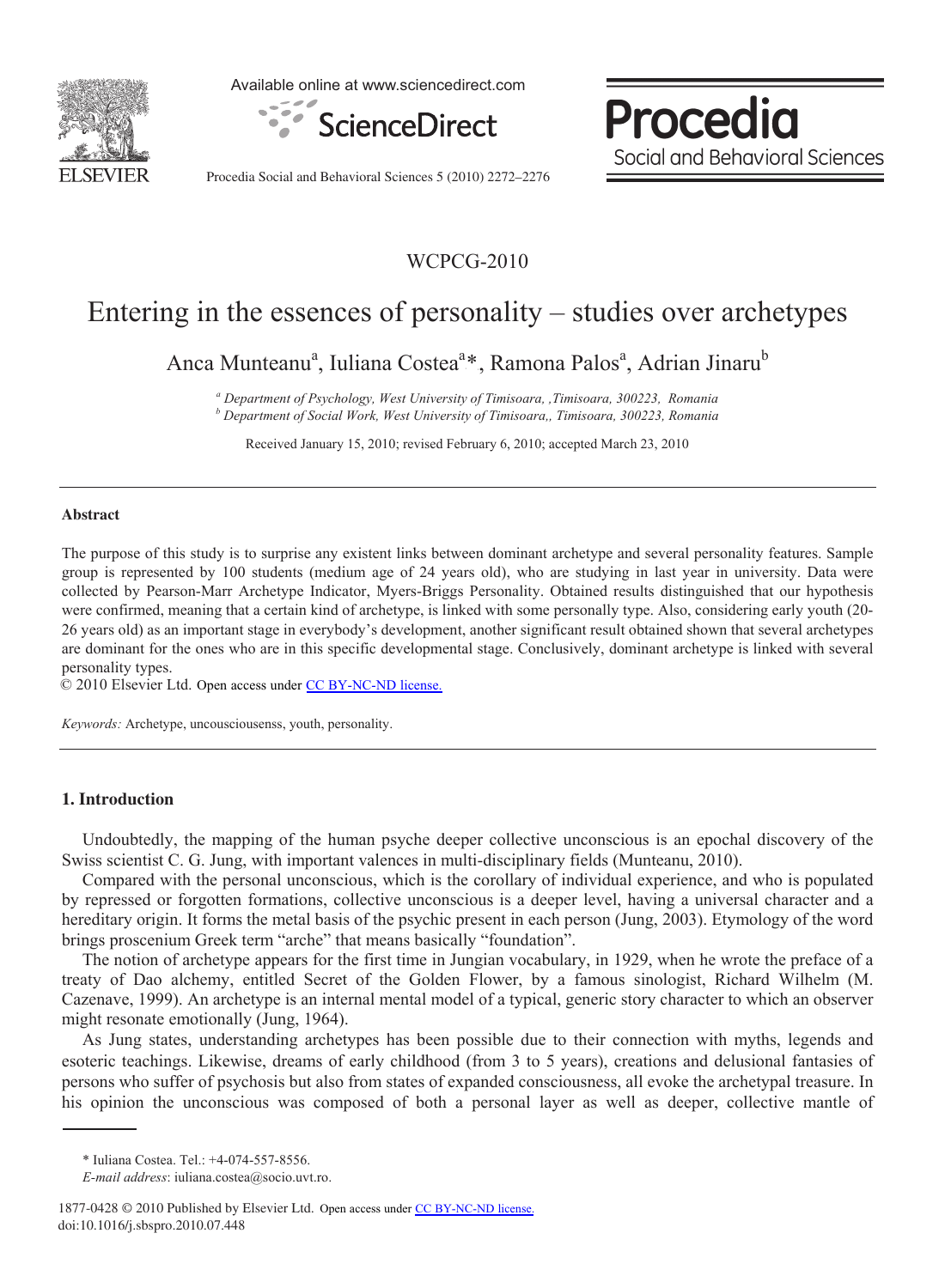unconsciousness (Munteanu, 2010). As conclusion, the personal unconscious is derived from the collective unconscious (Jung, 1964). Also the personal unconscious contains, in Jung's opinion, repressed memories, forgotten experiences and subliminal perceptions of the individual, while the collective unconscious was made up of impersonal, universally shared, fundamental characteristics of humanity, which he referred to as primordial images or archetypes (Jung, 1959). He also discussed the presence of archetypical forms in myths and fairy tales from races around the world, as well as in all of the religions of the world (Bennet, 1966).

As noted Carol S. Pearson and Hugh K. Marr (2002), the collective unconscious, same as a movie director knows how to identify and allocate the various stages of life, those roles with biggest impact on the formative life, that each of us has. Through awareness of these challenges we can fertilize our decisions and actions coolness, which allows us to calibrate our personal management.

Examples of archetypes include the Hero, the Jester, and the Sage, and they have been proposed as key elements in a common language involving the stories that people tell one another (Campbell, 1949; Downing, 1991; Mark & Pearson, 2001). Archetypal characters help promote actions in stories by embodying characteristic motives and other qualities that everyone can recognize. People who hear such stories may respond quite differently to a figure such as the Hero, and those patterns of different responding may represent important personality qualities. Archetype theory began with the work of C.G. Jung (Munteanu, 1998).

Of course, entire benefits are based on Jung's theory about archetypes, and then are added more than 15 years of hard research of the authors named above. With this test are diagnosed a total of 12 archetypes, grouped into three broad categories. The first category is composed of archetypes that help us and others to survive (innocent, orphan, caregiver and fighter). The second category gathers those archetypes that we are new and useful to others as we detect and exploit our inner resources (seeker, lover, destroyer, creator). The last category includes a set of four archetypes all intended to provide a genuine support for our life and others, but also to stimulate personal development of each and developing world (ruler, magician, sage, jester).

# **2. Methodology**

#### *2.1. Purpose of the study*

This research has as purpose to surprise any existent links between dominant archetype and several personality features. Objectives of this study are identifying how dominant archetype is linked with several personality features.

# *2.2. Hypothesis*

According to our purpose and objective, two hypotheses were developed, to give a coherent path to the study. So, as a first hypothesis, we want to investigate the profile of our tested group, from the archetypal point of view. Also, our second hypothesis is that there is a significant link between the dominant archetype and certain personality features.

#### *2.3. The participants*

For the current study, a group formed from a sample group, represented by 100 students (medium age of 24 years old), who are studying in last year in university level, in West University of Timisoara.

#### *2.4. Instruments and procedure*

To reach our purpose, we used as a first instrument a very ingenious questionnaire. The two American researchers mentioned before (Pearson & Marr, 2002) pointed out, after a long labor, a special instrument for knowledge of the archetypes, called Pearson-Marr Indicator (PMAI), published in 2002. This instrument has a twofold purpose: to identify the dominant archetypes for a person in a certain moment of their existence and to exercise it, in order to increase its potential recovery. The PMAI instrument is a 72 items test, designed to provide insight into the roles of the unconsciousness patters and the role they play in life, when we make decisions, and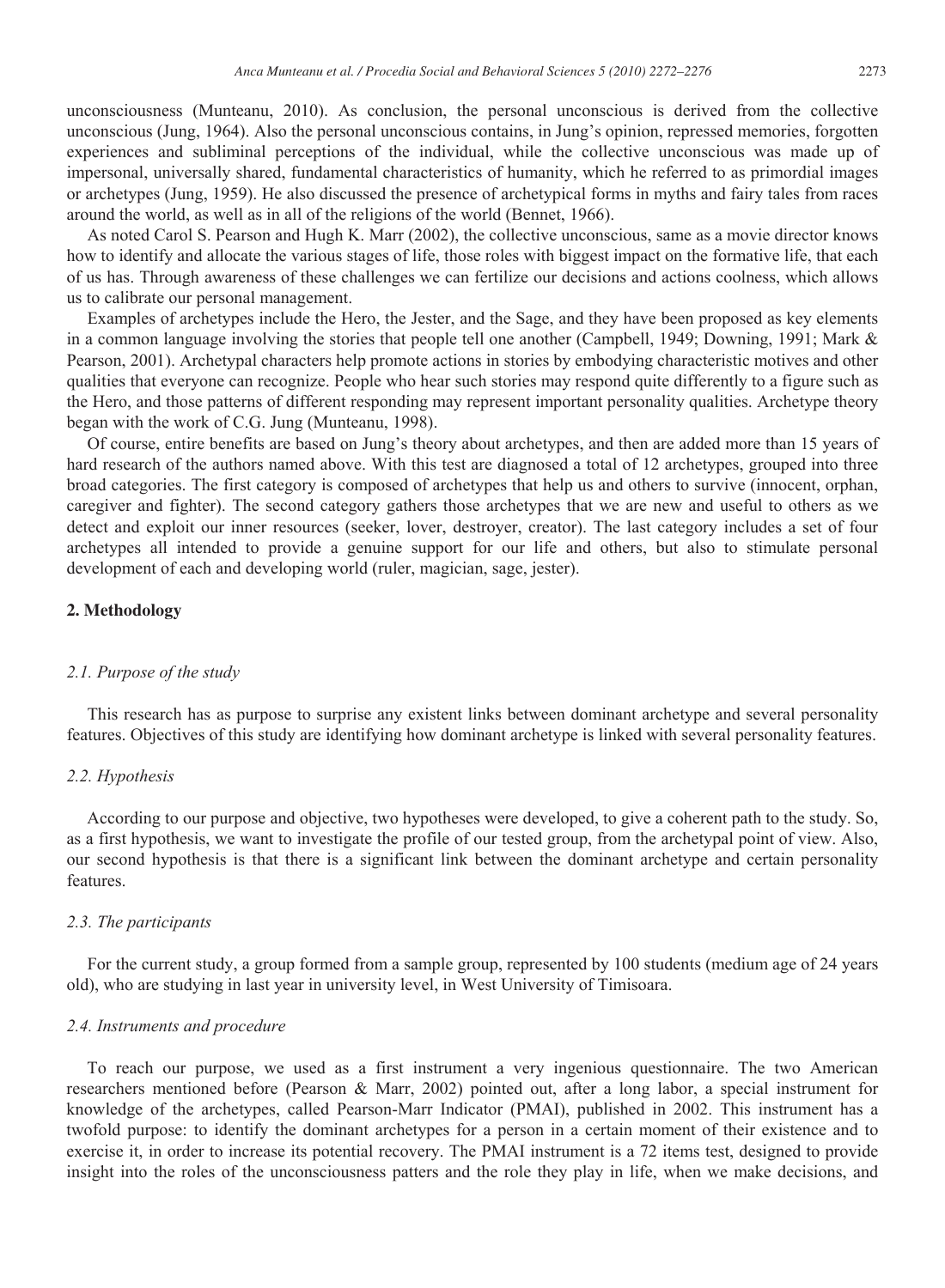pursue goals. This questionnaire looks at different patterns or themes that resonate with people from all walks of life. Each theme is named for its central character, or archetype.

Myers-Briggs Personality Test, classic personality inventory, used even since beginning of the early 1940's. Myers & Briggs extended Jung's model with the initial development of the MBTI. They put Jung's concepts into language that could be understood and used by the average person.

# **3. Results and Discussions**

All variables were standardized prior analyses. Numeric data obtained were involved in statistic analyze, more exactly frequencies analyze and correlations. Quantitative processing of results provided by the 100 subjects allowed obtaining a profile of the sample, the specific hierarchy of archetypes. Graphical representation of results is as follows:



Figure 1. Archetype profile of tested sample

To conduct a brief outlining of each archetype, there is a brief description of every pattern, in order to create a holistig image of the profile we pictured.

The innocent evokes confidence in own self and in the others, but also the optimism from the beginning of every journey. The orphan refers to the ability to accept the inevitable and harsh tests of life, or in other words to prove a realistic view of the happenings we have to face. Caregiver'scompliant and empathic attitude in relation to others means willingness to provide aid when needed. The worrior is characterized by competitive spirit, ability to formulate goals, but to defend themselves if necessary. Seeker refers to the acceptance of difference between people, but also open to experience new things. Lover means obvously the ability to love, romance, loyalty for the other. Fueling destroyer's force to overcome the vicissitudes of existence to know how to muster up and take it over again. Creator stimulate innovative spirit, imagination, quickness of mind. The ruler suggest leadership abilityes, capacity control, responsibility and the cosecventa own axiological scale. Magician displays the ability to change the circumstances by dilation perspective plan and deed. Sage evokes quality wise thinking critically when formulating their own opinions. Jester is characterized by joy to work and live, but also the ability to always connected to the present time.

Specifically, all 12 archetypes behave as so many characters that are latent in every human being, but how to activate differ from case to case. As Pearson and Marr (2002) note, for example, the warrior archetype can materialize in a variety of poses (the samurai, the cowboy, but also the researcher who "fights" to discover AIDS treatment, etc.).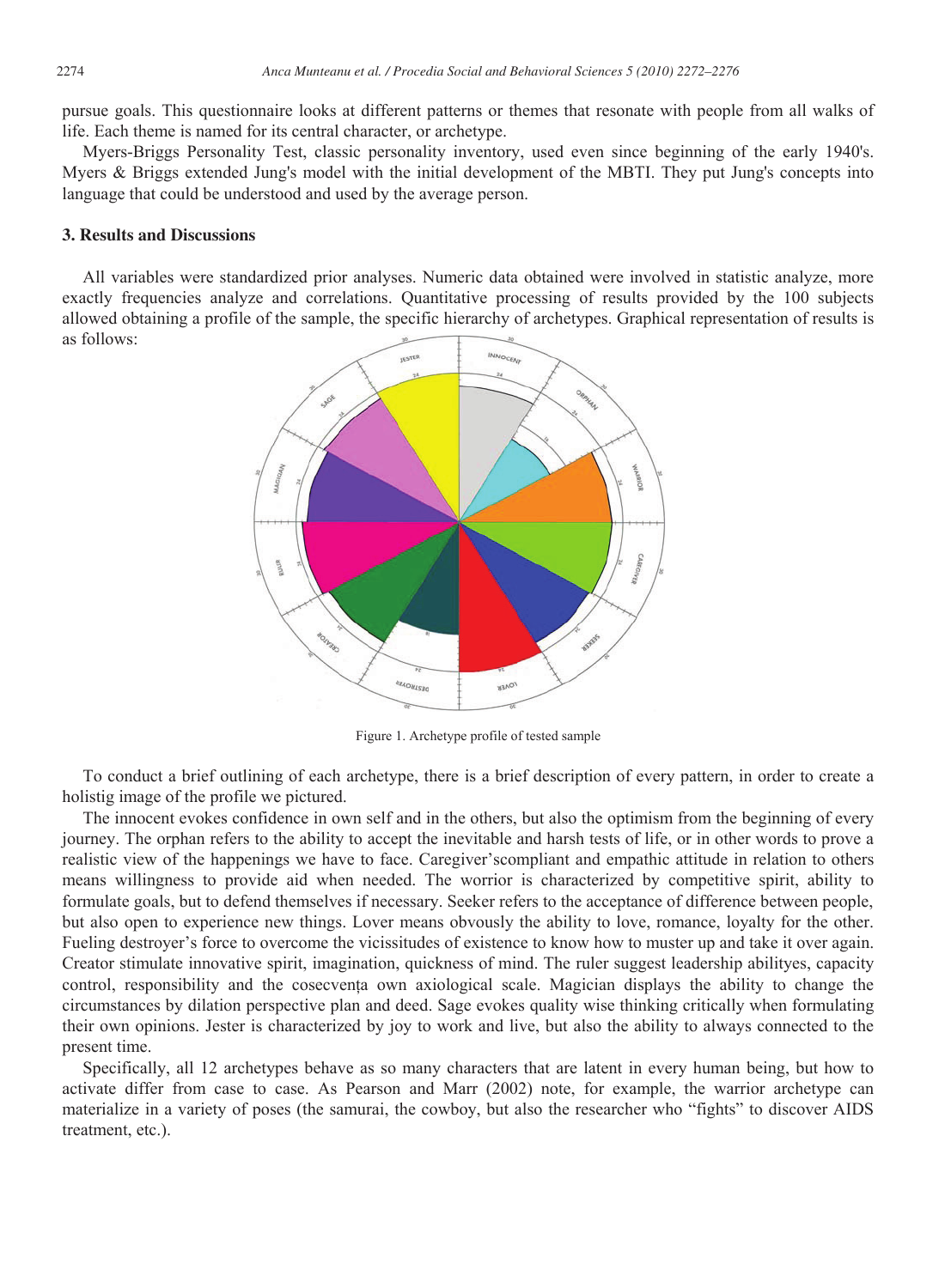Inspecting the graph obtained by us, first at the top of hierarchy for our sample is placed the lover (with a mean=24.38 points) followed close by jester (with a mean=23.66 points). The score obtained by the two archetypes that are active at this age are giving a stature of their specific characteristics.

Thus, lover has as dominant feature the love of all that surrounds him (from passion to the couple partner to kindness, professional passion, material goods, etc.). Lover is, treating his fellows as beloved peer, not as someone who needs support. For troubleshooting, it fructifies leverages of communication, using often emotional arguments. He is attracted by all that evokes love and beauty, which is why sometimes they miss important things, just because they do not fall in its value board. The profession, passion and charisma invests lover. He is giving more value on others opinion than to his own person. The presence of this archetype helps the individual to clarify their boundaries of expression about sexuality and friendship.

The jester, another archetypal dominant of the young, shows an immense joy to live, seasoned with sparkling humor and playful sense. Because of its unlimited appetite for joking, jester can hurt others and can easily drag even irresponsibility. Professionally, know how to resolve conflicting situations and its leadership does not agree. Jester's main asset is that it makes fun infallible weapon.

All these features mentioned as specific, converge with those described in any age psychology book in young adults age, meaning once again that they have been sighted as specific for youth also through other channels than the study of archetypes.

In the second plan in the configuration of archetypes are placed ruler (mean=23.06 points) and sage (mean=23.04 points). Posts at the same level of value are the next five archetypes: warrior (mean=22.53 points), Caregiver (mean 22.43 points), magician (mean=22.21 points), seeker (mean=22.15 points) and innocent (mean=21, 93 points). This shows rightly that our subjects are in a transitional period, yielded not only the completion step of placing their graduation paper but also their age, at the edge of extended adolescence and young onset itself (Munteanu, 2004). If we analyze features from the two archetypes mentioned above, a position that they are fully justified, since maturation requires a surplus which will only generate further passage of age.

Low score obtained for destroyer (mean=17.86 points) and orphan (mean=15.61) placed the two archetypes in the last two spots in the constellation. Analyzing features that mobilize the two archetypes, we deduce certainly that is explained by the precarious life experience of subjects, who have had so far only few existential problems.

The identification of basic preferences of each of the four dichotomies features is specified or implicit in Jung's theory. The purpose of the Myers-Briggs Type Indicator (MBTI) personality inventory is to make the theory of psychological types described by C. G. Jung understandable and useful in people's lives. The essence of the theory is that much seemingly random variation in the behavior is actually quite orderly and consistent, being due to basic differences in the ways individuals prefer to use their perception and judgment.

Form all the correlations realized for this study (48 correlations); we will stop and discuss only on the ones that resulted to be significant from the statistical point of view (14 correlations).

| <b>Archetype/MBTI</b><br>Innocent, Introversion/Extraversion | <b>Pearson Correlation</b><br>$-.334$ <sup>**</sup> ) | $Sig. (2-tailed)$ | N   |
|--------------------------------------------------------------|-------------------------------------------------------|-------------------|-----|
|                                                              |                                                       | .001              | 100 |
| Orphan, Introversion/Extraversion                            | $.227$ <sup>(**)</sup> )                              | .006              | 100 |
| Warrior, Introversion/Extraversion                           | $.386$ <sup>(**)</sup> )                              | .000              | 100 |
| Caregiver, Thinking/Feeling                                  | $-.260(*)$                                            | .010              | 100 |
| Seeker, Introversion/Extraversion                            | $-.325$ <sup>**</sup> )                               | .001              | 100 |
| Lover, Introversion/Extraversion                             | $-.252(*)$                                            | .013              | 100 |
| Lover, Thinking/Feeling                                      | $-.269$ <sup>**</sup> )                               | .008              | 100 |
| Destroyer, Thinking/Feeling                                  | $-.224(*)$                                            | .027              | 100 |
| Creator/Introversion, Extraversion                           | $-.282$ <sup>**</sup> )                               | .005              | 100 |
| Creator, Intuition/Sensing                                   | $.234(*)$                                             | .021              | 100 |
| Ruler, Introversion/Extraversion                             | $-.315$ <sup>**</sup> )                               | .002              | 100 |
| Magician, Thinking/Feeling                                   | $-.222(*)$                                            | .029              | 100 |
| Magician, Intuition/Sensing                                  | $-.271$ (**)                                          | .007              | 100 |
| Jester, Introversion/Extraversion                            | $-.322$ (**)                                          | .001              | 100 |

#### Table 1. Values for Archetypes and MBTI Personality Features

\*\* Correlation is significant at the 0.01 level (2-tailed).

\* Correlation is significant at the 0.05 level (2-tailed).